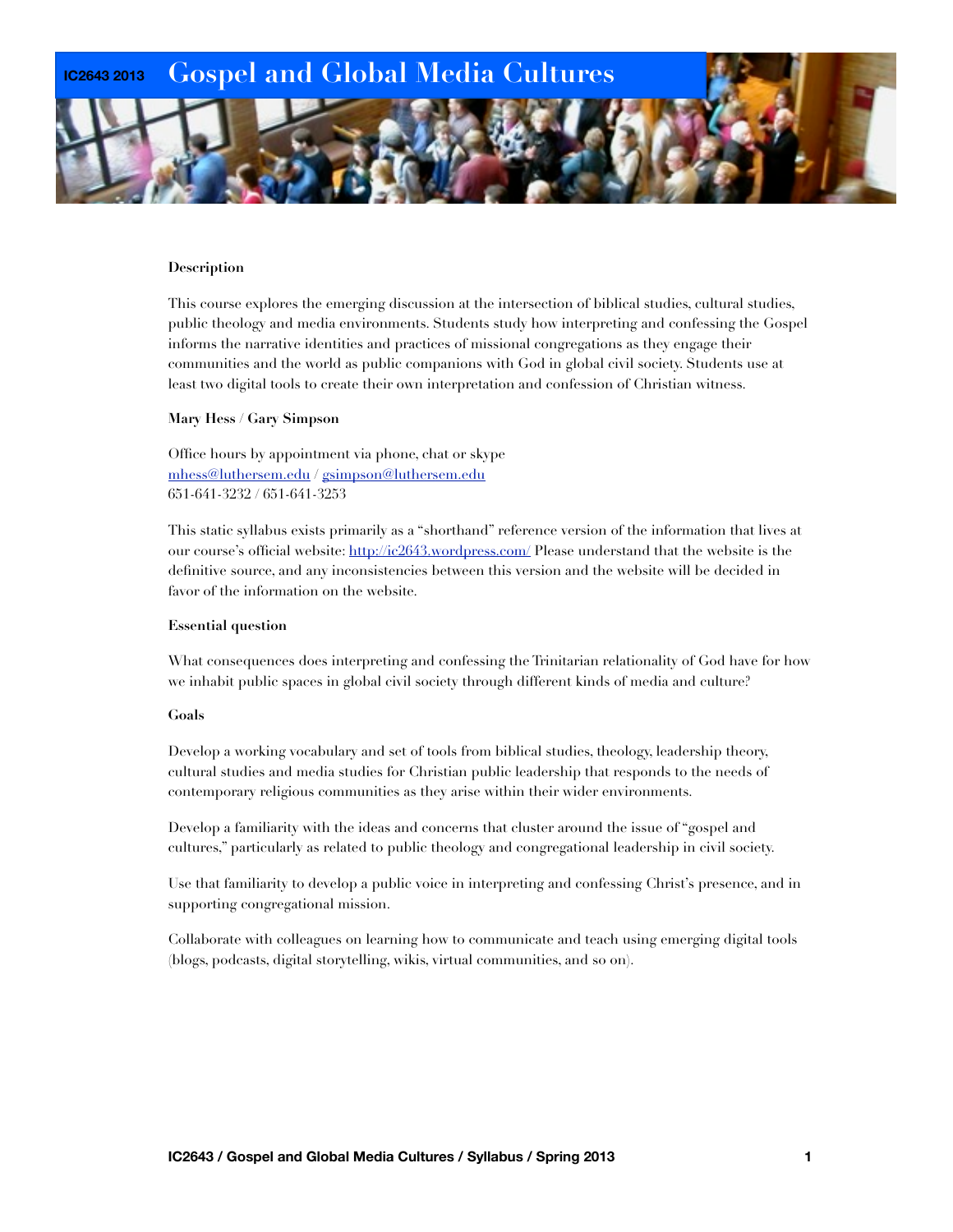## **Spring 2013 Gospel and Global Media Cultures**

## **Required texts**

Yochai Benkler: *The Penguin and the Leviathan.* Crown Business, 2011. Elizabeth Drescher: *Click2Save: The Digital Ministry Bible.* Morehouse Publishing, 2012. Howard Rheingold: *Net Smart: How to Thrive Online.* The MIT Press, 2012. Clay Shirky: *Here Comes Everybody.* Penguin Press, 2009. Other essays and videos as assigned (see the weekly schedule on the website for details)

| Themes            | Feb. 11        | Introductions / ourselves, blogging and the God question                                                                                                                                                                                                                            |
|-------------------|----------------|-------------------------------------------------------------------------------------------------------------------------------------------------------------------------------------------------------------------------------------------------------------------------------------|
|                   | Feb. 18        | The contexts we are living in                                                                                                                                                                                                                                                       |
| (specific reading | Feb. 25        | Practicing hospitality in social media                                                                                                                                                                                                                                              |
| and viewing       | Mar. 4         | Theological reflection                                                                                                                                                                                                                                                              |
| assignments for   | Mar. 11        | Witness/testimony                                                                                                                                                                                                                                                                   |
| each week are     | <b>Mar. 18</b> | Caring community/lay mutual ministry                                                                                                                                                                                                                                                |
| on the website)   | Mar. 25        | Representing prayer in public                                                                                                                                                                                                                                                       |
|                   | [Easter Break] |                                                                                                                                                                                                                                                                                     |
|                   | Apr. 1         | Solidarity, collegiality, collaboration                                                                                                                                                                                                                                             |
|                   | Apr. 8         | Public challenges: Digital divide                                                                                                                                                                                                                                                   |
|                   | Apr. 15        | Public challenges: Criminal justice                                                                                                                                                                                                                                                 |
|                   | Apr. 22        | Tools for final projects                                                                                                                                                                                                                                                            |
|                   | Apr. 29        | What does this all mean theologically?                                                                                                                                                                                                                                              |
|                   | May. 6         | Final class: sharing projects and group engagements                                                                                                                                                                                                                                 |
| Assignments       | Every week     | do the assigned readings (30% of total grade) and keep a<br>running commentary going in a personal blog on the<br>readings and your responses to the course (one blog post<br>a week, minimum)                                                                                      |
|                   | Every week     | individual comment in response to "the prayer<br>experience" (max. 100 words) (5% of total grade)                                                                                                                                                                                   |
|                   | Every week     | individual comment in response to "setting the<br>table" (max. 100 words) (5% of total grade)                                                                                                                                                                                       |
|                   | <b>TBA</b>     | once during the term, on a date we will announce at the<br>first session of the class, collaborate with your small<br>group to prepare a "digital prayer experience/biblical<br>reflection" based on that week's lectionary texts for our<br>weekly reflection (20% of total grade) |
|                   | <b>TBA</b>     | once during the term, on a date we will announce at the<br>first session of the class, collaborate with your small<br>group to "set the table" for our weekly reflection (20% of<br>total grade)                                                                                    |